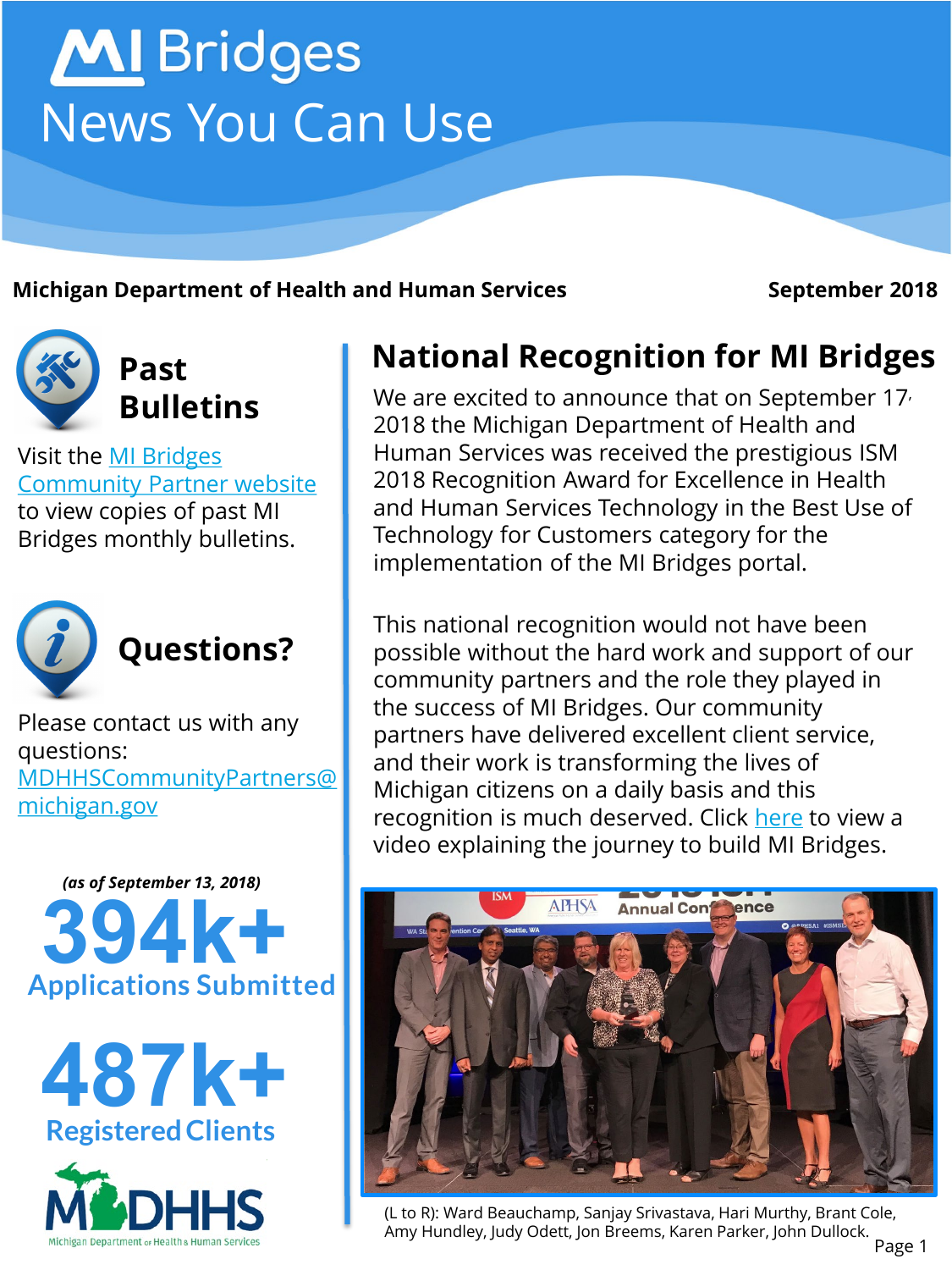# **MI Bridges Release 3.0 is Live!**

On September 22, 2018 MI Bridges Release 3.0 went live across Michigan. In this update community partners will see a collection of features that allow them to better manage their organization and service clients. See below for a highlight of new features now available in MI Bridges.



## **Functionality Highlight: New Client Directory**

|                                           |                                                                                           |                                                               | $\equiv$ Menu                                  |                                                                                              |                                  | MI Bridges                     |
|-------------------------------------------|-------------------------------------------------------------------------------------------|---------------------------------------------------------------|------------------------------------------------|----------------------------------------------------------------------------------------------|----------------------------------|--------------------------------|
| M                                         | <b>Jessica Krueger</b><br>C Home 414-897-2518<br>C Cell 517-203-8259                      | Jessica has 1 or more Urgent Needs.                           | $\mathbf x$                                    | <b>Client Directory</b><br><b>Case History</b><br><b>Report Changes</b><br>ication           | <b>Renew Benefits</b>            |                                |
|                                           | Comail jossicakrueger@gmail.com<br>Household Info<br>Needs & Resources<br><b>DOCUMENT</b> | <b>Benefits</b><br>Case History<br><b>Docs Needed</b><br>DATE |                                                | mitted Applications<br>TRACKING NUMBER                                                       | <b>PROGRAMS</b>                  | HEALTHCARE APPLICATION RESULTS |
| $\circ$<br>$\mathbf{D}$                   | <b>Checking Account Statement</b>                                                         | 10/27/2017                                                    |                                                | T50216752                                                                                    | <b>SER</b>                       |                                |
| $\mathsf Q$<br>$\mathsf S$                | <b>Submitted Application</b><br>04/07/2017                                                |                                                               |                                                | T50216750                                                                                    | <b>SER</b>                       |                                |
| $\cup$<br>$\mathbf{V}$                    | <b>Checking Account Statement</b>                                                         | 01/13/2016                                                    |                                                | T50222366                                                                                    | Healthcare, FAP, Cash, CDC, SER  | <b>View Results</b>            |
| W                                         | <b>Checking Account Statement</b>                                                         | 01/13/2016                                                    |                                                | T50221595                                                                                    | Healthcare                       | <b>View Results</b>            |
|                                           | <b>Checking Account Statement</b>                                                         | 01/13/2016                                                    |                                                | T50222278                                                                                    | Healthcare                       | <b>View Results</b>            |
|                                           |                                                                                           |                                                               |                                                | T50221566                                                                                    | Cash                             |                                |
|                                           | <b>Show Mon</b>                                                                           |                                                               |                                                | <b>Healthcare Application Results</b>                                                        |                                  |                                |
|                                           | Consent<br>Jessica has consented to share the following information with you.             |                                                               |                                                | Your medical assistance application has been processed and your results are displayed below. |                                  | <b>View Results</b>            |
| Resources: Yes Household Details: Yes Ben |                                                                                           |                                                               |                                                | Pending= MDHHS will contact you for more information                                         |                                  | <b>View Results</b>            |
|                                           | Jessica's Last Login:<br><b>INDIVIDUAL</b><br><b>JESSICA KRUEGER</b>                      |                                                               | TYPE OF COVERAGE<br><b>Healthcare Coverage</b> |                                                                                              | <b>STATUS</b><br><b>APPROVED</b> |                                |
|                                           |                                                                                           |                                                               |                                                |                                                                                              |                                  |                                |

MI Bridges now has a more valuable and easier to use Client Directory for community partners. From the Client Directory partners can view information such as Household Info, Needs & Resources, Benefits, Case History, and Documents Needed. Partners can always click **[Show More]** to see the exact same information that the client is able to see. Also new to MI Bridges is the ability to see Healthcare Application Results from the Case History page in MI Bridges.

## **Functionality Highlight: Great Start to Quality & Woman Infant & Children**

MI Bridges has integrated Great Start to Quality resources and WIC referral ability into the website. From their client directory Navigators will be able to complete Help Me Find Resource and Explore Resources for the client and then send resource suggestions to their clients. When searching for childcare providers you will see the Great Start to Quality rating for each of the organizations. Also if the organization you have suggested to a client is a WIC location, your client will be able to send a referral to that location!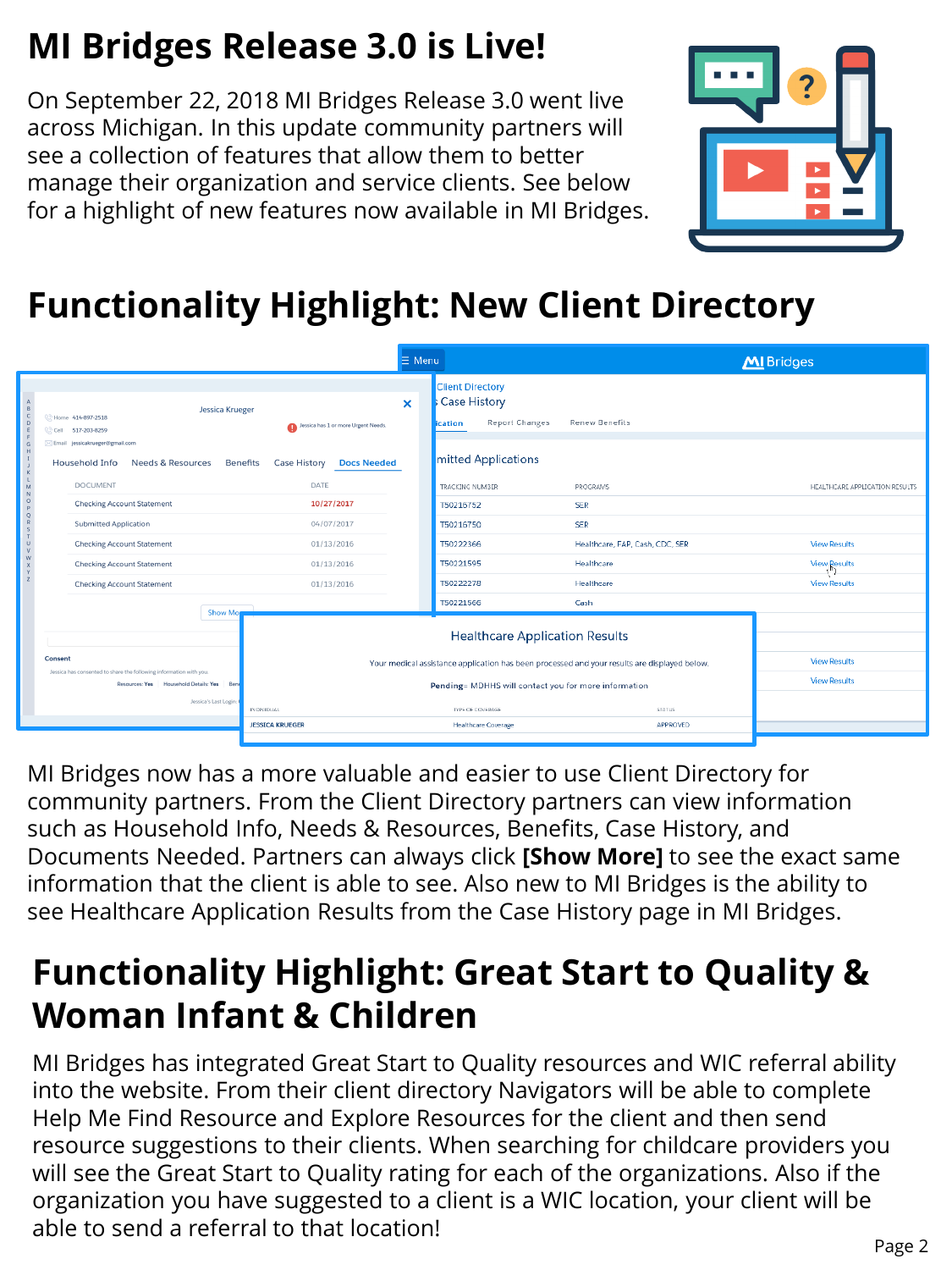# **Functionality Highlight: View Metrics and Reports**

Now available in MI Bridges is the ability for Community Partners to view reports and metrics related to their organization. Lead Points of Contacts can give the View Metrics permission to as many users in their organization as they would like. Any user who has the view metrics permission can run and view reports such as

- The Top 10 Most Common Needs clients have
- Application and Renewal numbers
- Household Members Per Program
- and many more!

Also included in this feature is the ability to export these reports to Microsoft Excel for greater data application and integration with other organizational businesses processes!

| $\equiv$ Menu                                                                                                                              | <b>MI</b> Bridges                             | Logout                  |  |  |  |  |  |  |
|--------------------------------------------------------------------------------------------------------------------------------------------|-----------------------------------------------|-------------------------|--|--|--|--|--|--|
| East Lansing Public Library's Reports                                                                                                      |                                               |                         |  |  |  |  |  |  |
| Navigators<br><b>Benefits</b><br>Referrals                                                                                                 |                                               |                         |  |  |  |  |  |  |
|                                                                                                                                            |                                               |                         |  |  |  |  |  |  |
| Top 10 Most Common Needs                                                                                                                   | $\vee$ To 2018 $\vee$<br>$2017 -$<br>February | July<br>v<br>Generate   |  |  |  |  |  |  |
| February 2017 to July 2018<br>NEED STATEMENT                                                                                               |                                               | NUMBER OF CLIENTS       |  |  |  |  |  |  |
| Food: Find food pantries, food banks, and other emergency food assistance                                                                  |                                               | 4                       |  |  |  |  |  |  |
| Food: Get baby food or formula                                                                                                             |                                               | $\overline{2}$          |  |  |  |  |  |  |
| Food: Get food vouchers that you can exchange for groceries or meals                                                                       |                                               | $\mathbf{R}$            |  |  |  |  |  |  |
| Food: Get help paying for food (pregnant or breastfeeding household member or children age 5 and under)                                    | 3                                             |                         |  |  |  |  |  |  |
| Food: Find places in the community that serve meals for the public (examples: community centers, shelters)                                 | $\overline{a}$                                |                         |  |  |  |  |  |  |
| Food: Find places in the community that serve meals for seniors and people with disabilities (examples: community centers, senior centers) | $\overline{2}$                                |                         |  |  |  |  |  |  |
| Food: Get meals delivered to my home (for elderly or people with disability)                                                               |                                               | $\overline{\mathbf{3}}$ |  |  |  |  |  |  |
| Food: Find cooking classes                                                                                                                 |                                               | $\overline{2}$          |  |  |  |  |  |  |
| Food: Find healthy food options                                                                                                            |                                               | $\overline{2}$          |  |  |  |  |  |  |
| Child Care: null                                                                                                                           |                                               | 3                       |  |  |  |  |  |  |
| <b>Totals</b>                                                                                                                              |                                               | 26                      |  |  |  |  |  |  |
| Exporting this report will download a complete list of the entire dataset, not just values shown here.                                     |                                               | Export to Excel [7      |  |  |  |  |  |  |
|                                                                                                                                            |                                               |                         |  |  |  |  |  |  |

#### **Functionality Highlight: Connect with Multiple Navigators**

| <b>Navigators</b>                                                                                                                                                                                                                                                            |                                                                                                                                                                                                          |  | <b>My Navigator</b> |                                                                                                                                   |  |
|------------------------------------------------------------------------------------------------------------------------------------------------------------------------------------------------------------------------------------------------------------------------------|----------------------------------------------------------------------------------------------------------------------------------------------------------------------------------------------------------|--|---------------------|-----------------------------------------------------------------------------------------------------------------------------------|--|
|                                                                                                                                                                                                                                                                              | MI Bridges                                                                                                                                                                                               |  |                     | Irma<br>Salvation Army (The) - Jackson<br>§ 414-897-2518                                                                          |  |
| * to MI Bridges, Andrea!<br><b>Notifications</b><br>in letters from MDHHS, receive updates to your MS Bridges account, and reset your<br>Get Text Notifications Sent To:<br>857-389-1247<br><b>Cut In</b><br>This can change your phone suitable in Preferences<br>View All. | ă,<br>Apply for Benefits<br>Apply for Healthcare Coverage. Food Assistance, Cash Assistance, Orliticans<br>Frebeles anistance for atitize, housing, and burial cost<br>Start Application<br>My Resources |  |                     | Patricia<br><b>Truenorth Community Services</b><br>§ 414-897-2518                                                                 |  |
| No Recent Notifications                                                                                                                                                                                                                                                      | <b>D</b> <sup>E</sup> Utilities<br><b>B</b> Rood<br><b>View Descursos</b>                                                                                                                                |  | <b>My Navigator</b> | tatyku<br>breva<br>Salvation Arrry (The) - Jackson<br>12414-097-2518<br>Eljah<br>Salvation Army (The) - Jackson<br>C 414-897-2518 |  |

In MI Bridges, clients can now connect to multiple navigators. At any time clients can choose to share information with up to 10 Navigators. All Navigators for that client display on their client dashboard. Clients can connect to Navigators from the same organization, or from multiple organizations.